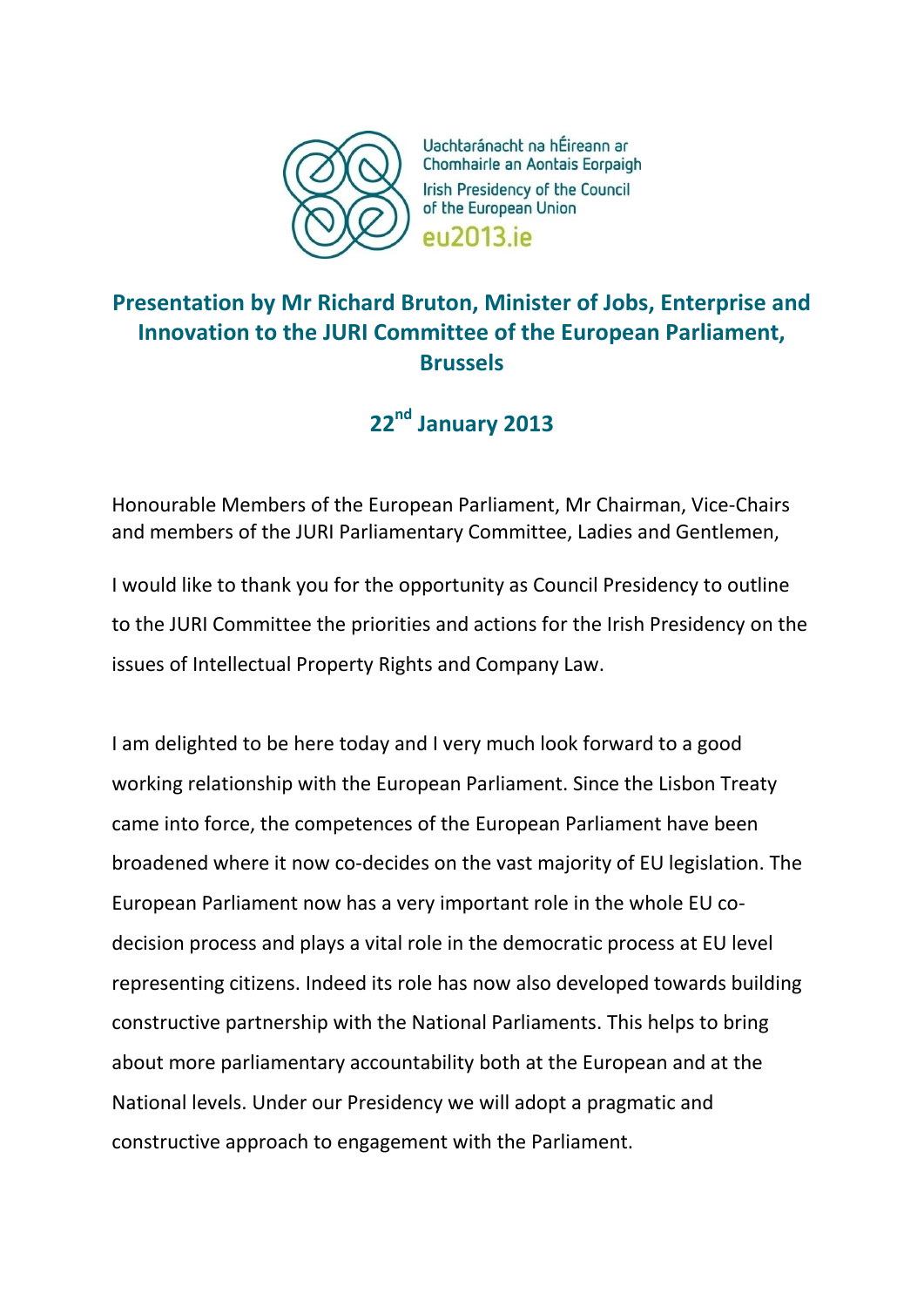I would like to thank the Cypriot, Danish and Polish Presidencies for advancing some of the key measures under discussion today.

Intellectual Property

Intellectual property is the cornerstone of any competitive modern economy, especially in today's global market. The Presidency will endeavour to progress work on a range of EU dossiers within the Intellectual Property family comprising work in the fields of Copyright, Patents and Trademarks.

Attempts at EU Patent reform have a long history over several decades. Successive EU Presidencies have worked hard with the European Parliament to progress this complex issue. I wish to particularly commend the Cypriot Presidency for reaching political agreement on all three elements of the patents package in December. As you know, on the  $17<sup>th</sup>$  of December last, the Council and the Parliament signed the Regulations on the unitary patent and associated translation arrangements.

During Ireland's Presidency, we will continue to build on the momentum that has resulted in the recent political agreement on the patents package and progress work in order to bring the unitary patent system into being. This work is very important to enable European industry to avail of a system of patent protection that applies on a pan European basis. An element of the patents package which remains to be formally completed is the formal signature of the international agreement on the Unified Patent Court and Statute. During Ireland's Presidency, it is our intention to secure the signatories of all participating Member States to this international agreement and we hope to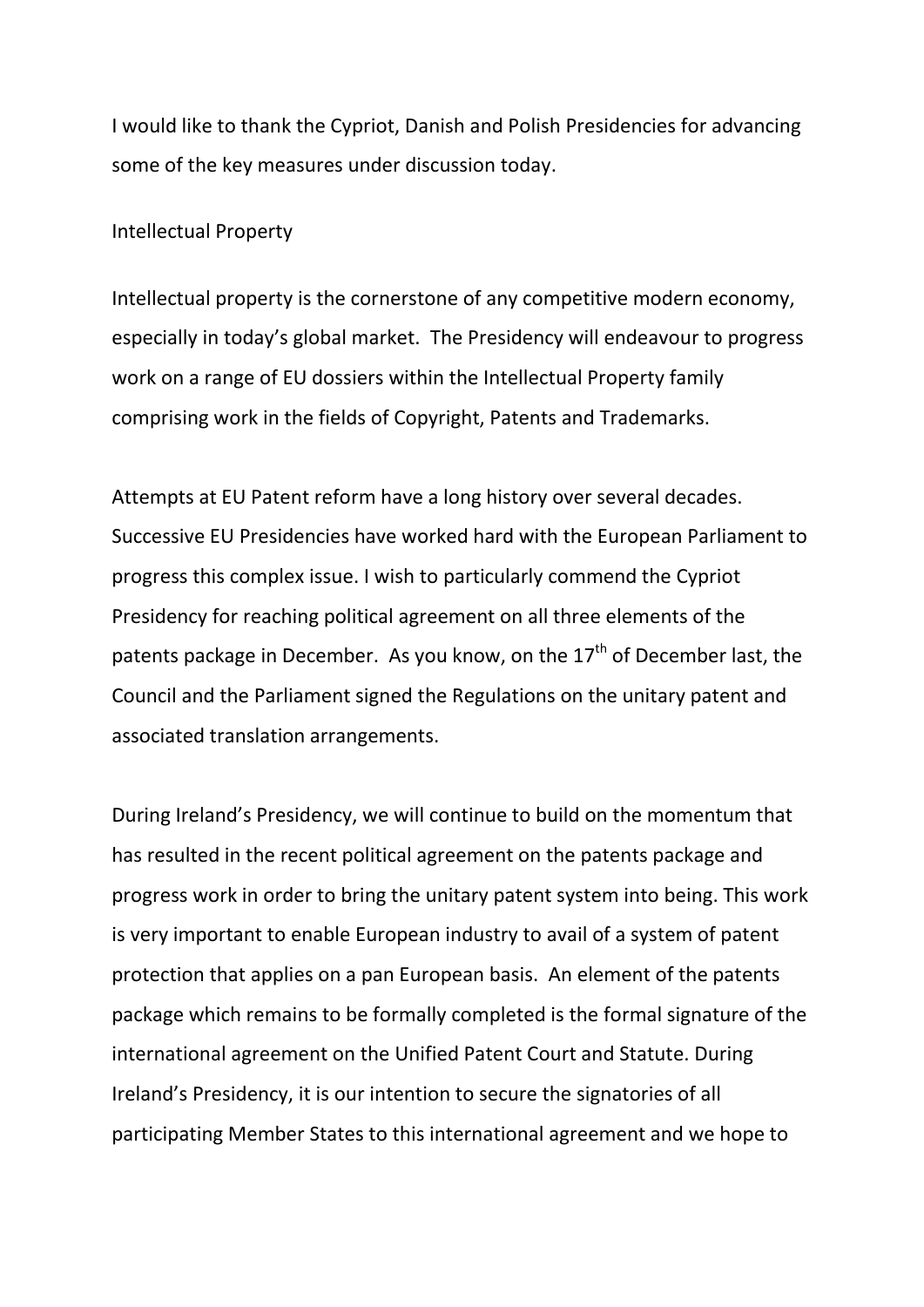do this at the earliest possible opportunity in the margins of the Competitiveness Council on 19 February next.

Member States are currently preparing to secure the appropriate national authority for signature to this international agreement. Following from formal signature, there is a considerable schedule of work to prepare and organise in order to ensure successful implementation of the system. We do not underestimate the challenges that this ambitious work schedule involves but are determined to focus on ensuring that the implementation process is progressed in a timely fashion.

Moving on to a further and very important IP objective during our Presidency is that of moving forward the debate in the field of copyright to ensure that this is fit for purpose to meet the needs of the digital age for businesses and consumers alike. It is clear that the digital revolution is fundamentally changing the way in which business is being conducted and that European copyright legislation must evolve in response to that change. However, we must be conscious also of the need to ensure that any such evolution will continue to uphold intellectual property rights, encourage creativity and preserve cultural diversity.

During our Presidency, we intend to press ahead in Council with an ambitious schedule of meetings to consider the Directive on collective rights management and to make maximum progress on this dossier. The Directive not only covers governance and transparency issues for collecting rights societies but proposes also multi-territorial licensing of rights in musical works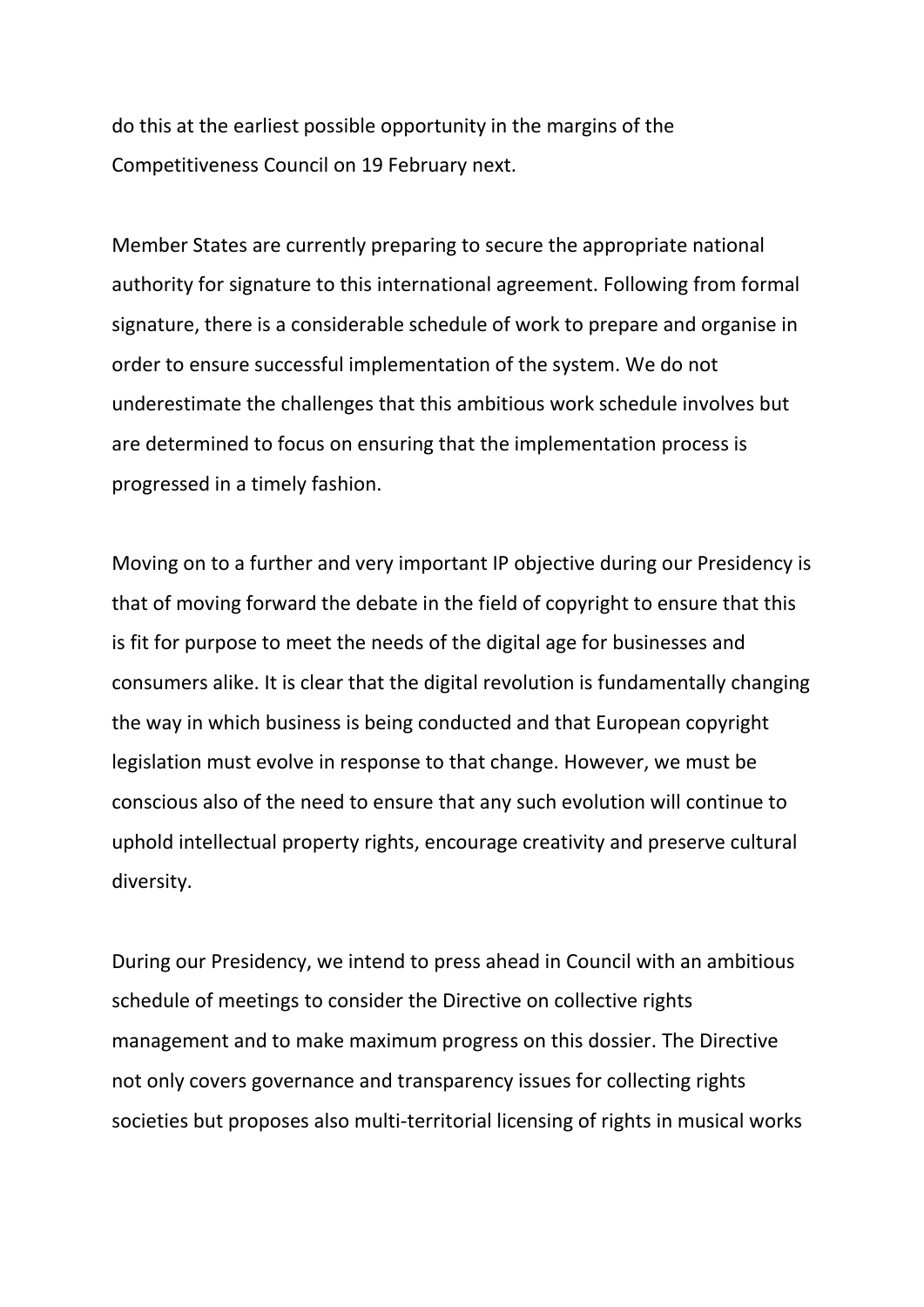for online use. We will be happy to work with the Parliament on its parallel deliberations which I understand are also underway.

I welcome also the Commission Communication issued on 18 December 2012 that relates to content in the Digital Single Market that is complementary to work that is ongoing on the collective rights management Directive and shares many of the same objectives.

The approach advocated in the Commission Communication which envisages a structured stakeholder dialogue to take place over the course of 2013 and focusses on four specific areas of copyright legislation should enable rapid and parallel progress. It will allow also for a stocktake of the need to consider and make specific proposals in relation to the EU copyright legal framework. It is our intention, in tandem with the legislative work that is ongoing on the collective rights management directive and the Commission stakeholder dialogue initiative, to open up a more general debate on the issues surrounding the achievement of a digital single market in the context of debate at the Competitiveness Council in May 2013.

Finally, the EU Commission has conducted a comprehensive evaluation of the overall functioning of the Trade Mark system in Europe. The objective of the review is to modernise the system both at EU and national levels by making it more effective, efficient and consistent. It is our intention, that upon presentation by the Commission of its proposals in this area, we will bring these forward for discussion in Council to ensure also that maximum possible progress is made.

## Company Law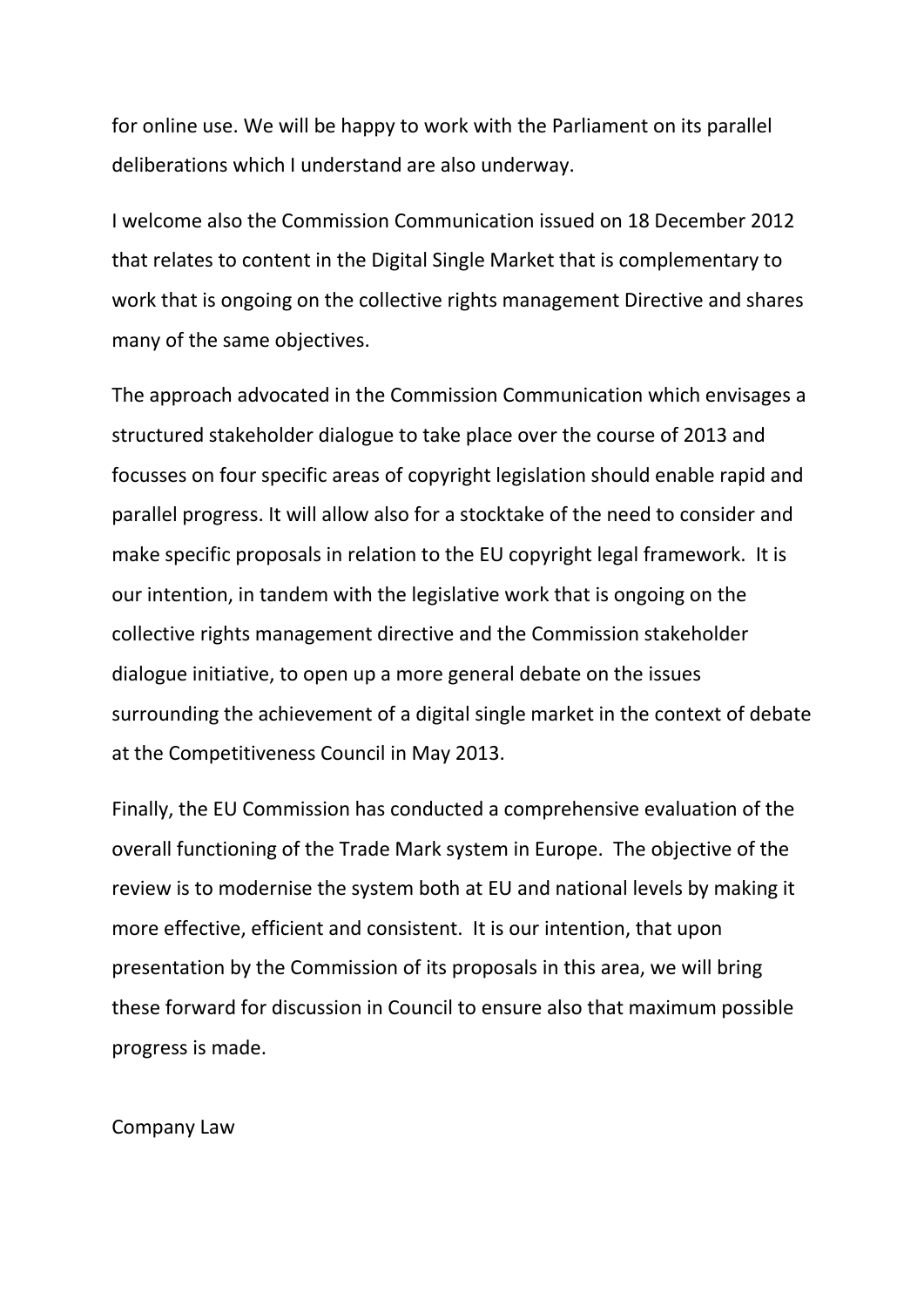The auditing package consists of a proposal for a Regulation and a proposal for a Directive. It was submitted in December 2011 and has since been debated within the Council Working Group.

These negotiations at expert level have been difficult and protracted. This is attributable to the far-reaching nature of the audit proposals. A number key issues, in particular, have emerged on which concensus has not hitherto been possible.

Reflecting this situation, the Cypriot Presidency did not consider it feasible to bring forward a Presidency compromise proposal.

It is probable that negotiations at the level of officials will have to continue for some time before the Council can adopt a General Approach.

I hope that I can put a Presidency compromise on both aspect of the audit dossier on the table during the course of our Presidency with the aim of achieving a General Approach by the Council. On such a basis we can begin negotiations with you in search of first-reading agreements, which we hope would be achieved during the course of 2013.

We are aware of and appreciate the hard work of your Committee in the Parliament as is evidenced by the large number of amendments generated by this.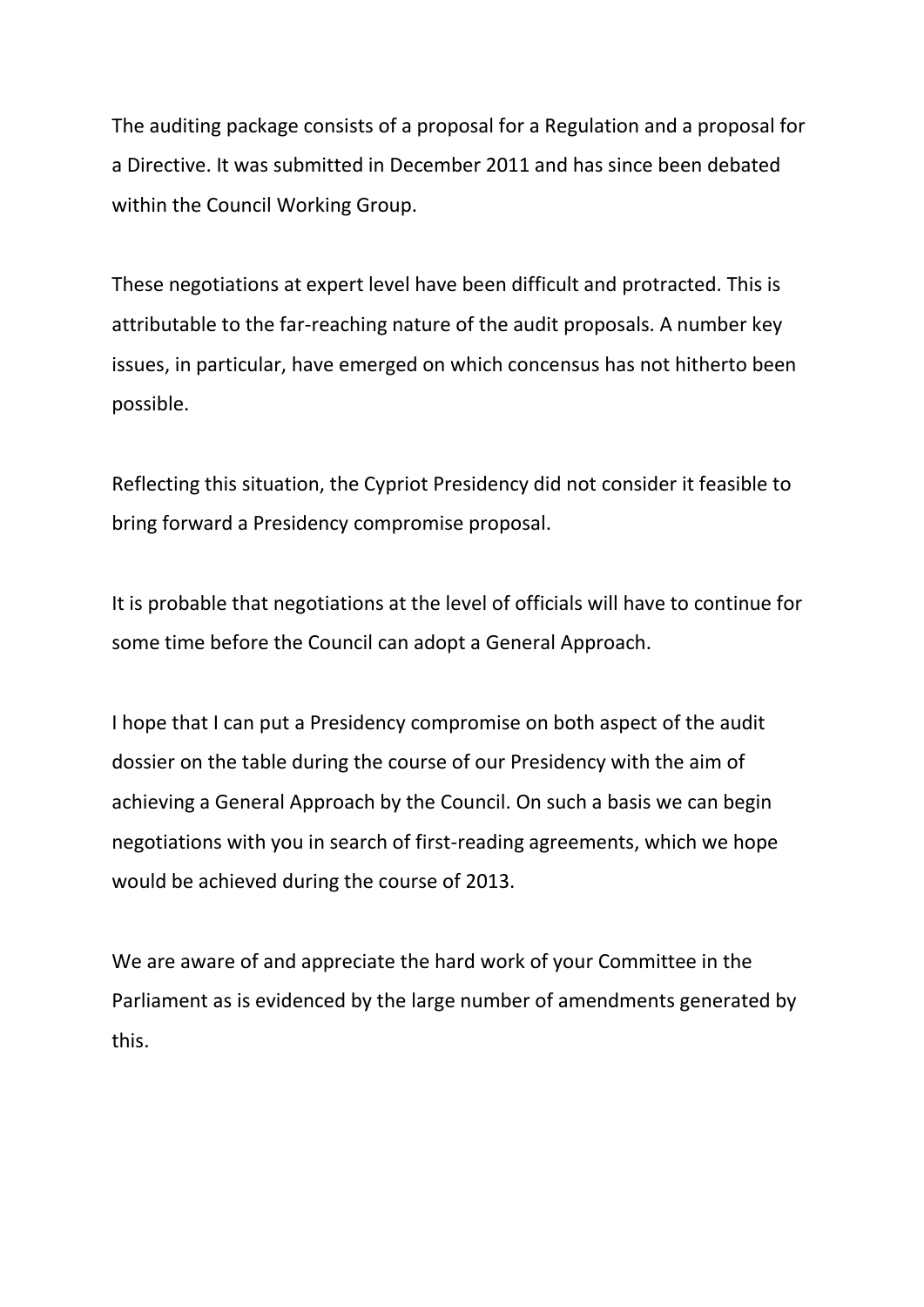With regard to the proposed Accounting Directive, let me express the strong political interest of the Irish Presidency in achieving a political agreement in first reading on this important item of European legislation.

Under specific provisions of this Directive, information on the revenue streams, which Governments in resource-rich countries around the world are receiving from European companies active in the extractive industries and in the logging of primary forests, will become available. Populations in such countries will be informed by this information, which will serve as an accountability mechanism vis-à-vis the Governments in question.

The Directive is also important in that it updates the EUs accounting legislation and provides for simplifications and administrative burden reductions, in particular for small and medium sized companies.

There has been significant engagement between the Council and Parliament on this dossier. The Cypriot Presidency has held a number of technical meetings and four informal trialogues with you Chair as rapporteur, (Mr. LEHNE) and your dedicated "shadows" all of whom are to be congratulated and thanked for their efforts.

The result of this hard work is that it is reasonable to say that we are now sufficiently close to agreement with regard to Chapter 9 on reporting of payments to Government that we can understand what the issues are that have to be dealt with, in order to arrive at an agreement in the context of a general and final compromise.